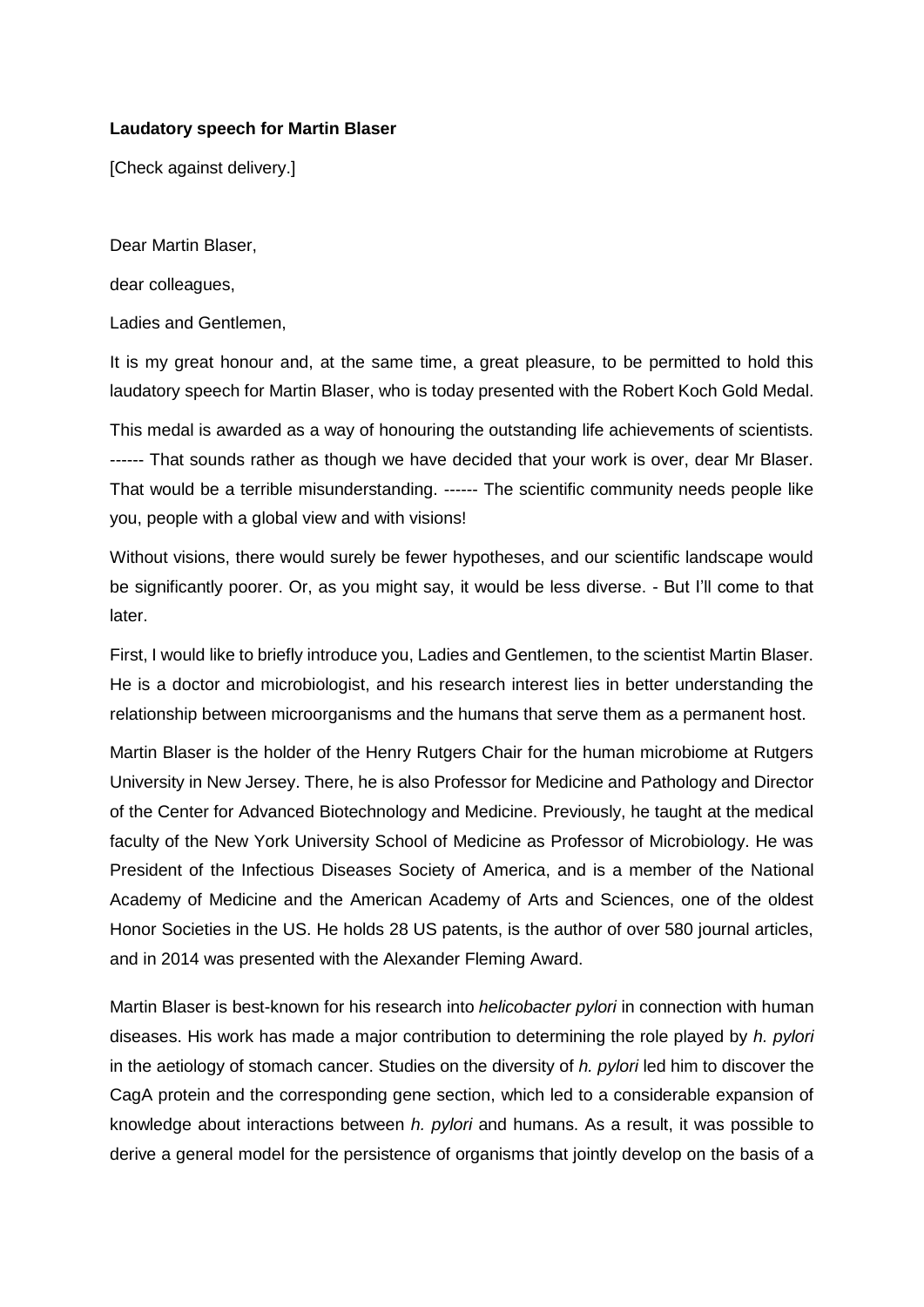Nash equilibrium. Similarly, the model helped to explain the relationship between persisting microorganisms and cancer, as well as age-related mortality.

In 1996, Martin Blaser already suggested that *h. pylori* strains are also beneficial to humans as well as damaging. Ignoring persistent, significant levels of scepticism from the research community (relating to *h. pylori)*, Martin Blaser and his colleagues succeeded in creating an evidence base that the presence of these microorganisms in the gastric tract offers protection against GERD (gastro-oesophageal reflux disease) in the oesophagus, the premalignant Barrett's oesophagus and oesophageal adenocarcinoma. His findings were supported by independent research.

Martin Blaser's results also led scientists to make a connection between the benefits of *h. pylori* with regard to diseases in early childhood, such as asthma or diarrhoea in infants. This assumption is consistent with the hypothesis that *h. pylori* is an ancient and universal inhabitant of the stomach, which has disappeared during the 20th century due to changes in the socioeconomic status of humans, including the use of antibiotics.

In 1998, Martin Blaser coined the term "acagie". The term was designed to highlight the liability among people who did not have cagA plus *h. pylori* strains to develop oesophageal diseases. The use of the term "acagie" has led scientists to consider the rise in occurrence of other diseases, which could be connected to the loss of cagA plus *h. pylori*. Possibly, acagie will become a metaphor for the disappearance of individual types of bacteria that play a symbiotic role in the human microbiome.

In 2009, together with Stanley Falkow, Martin Blaser put forward the hypothesis that human micro-ecology is changing rapidly, possible with significant consequences. He modelled a gradual change over generations in order to explain the epidemic increase in diseases such as asthma among children and obesity. According to his hypothesis, an increased understanding our inborn and, in some cases, disappearing microbiome can lead to improvements in human health.

In this connection, he places great value on the informed use of antibiotics. His research results indicate that the routine use and over-use of antibiotics when treating small children lead to collateral damage: due to the abuse of antibiotics, parts of our original microbiome are wiped out during critical phases of child development.

This scenario may be one reason why the risk of metabolic, immunological and development disorders is increasing to an epidemic, if not pandemic, degree.

These hypotheses have already been supported to a high degree by studies on mice. Currently, paediatric studies are being conducted in which the significance of a damaged microbiome is being investigated as a risk factor for the development of a wide range of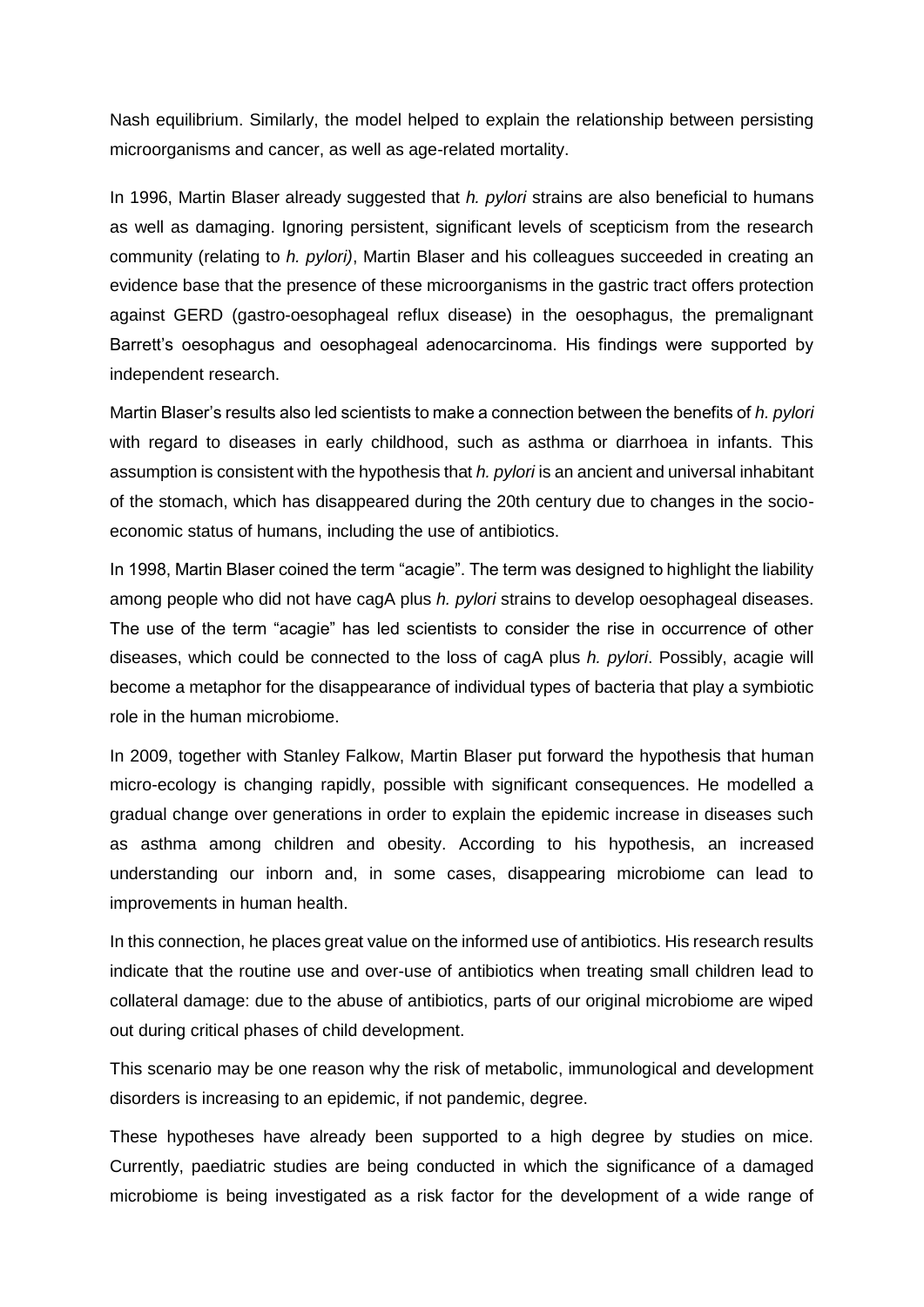diseases. According to the latest findings, the effect of damaged microbial flora can be transferred via the mother to the next generation through the use of antibiotics. There, it not only affects the intestinal micro-ecology, but also the manifestation of diseases.

Ladies and Gentlemen, we would not be honouring Martin Blaser as an outstanding scientist if he did not have qualities that make him significantly stand out from other colleagues.

Let us therefore return to the global view and the visions mentioned at the beginning, and to Martin Blaser as an individual. In this regard, I would like to emphasise three aspects that he embodies in changing ways ("recombinant", as it were): first, the image of humanity to which Martin Blaser is committed in an ethical-humanistic sense; second, plurality and diversity; and third, communication.

In connection with the unreflected and excessive use of antibiotics that leads to resistances, which are also of great concern to me, I would like to mention an ethical aspect that sets Martin Blaser apart from us "normal scientists".

To do so, I must take you back to antiquity for a very brief moment. For Aristotle, the philosopher and natural scientist, wisdom is only a virtue when someone not only makes observations, but also uses them to make a judgement and then to complete an activity. If only one of the three steps is omitted, then according to Aristotle, this is **not** a case of wisdom.

In line with this view of virtuous wisdom, after reaching a judgement regarding his research, Martin Blaser moved on to the third step in Aristotle's model and in 2016 became co-founder of the microbiome start-up company Commense.

The purpose of the company is to protect babies that are born from Caesarian section. These children lack the protective contact with the microorganisms of their mother's birth canal, as a result of which they may lack protection against a wide range of diseases during the course of their lives, including diabetes. As a member of the scientific advisory council of the company, Martin Blaser follows the development of microbial and non-microbial interventions on the basis of his university research.

When it comes to plurality and diversity, it appears to me that unlike too many other excellent scientists, Martin Blaser was never at risk of becoming a victim of the ongoing particularisation with regard to areas of specialism and scientific disciplines.

Ladies and Gentlemen, I would also like to add how I arrive at this assessment. My colleague initially asked Mr Blaser a few questions to which he gave some very interesting answers.

We asked him what inspires him to conduct his research work. And he gave us an almost metaphysical answer, namely that he has loved making connections all his life. If, for example, he notices something while walking down the street, he might think: "Oh, that reminds me of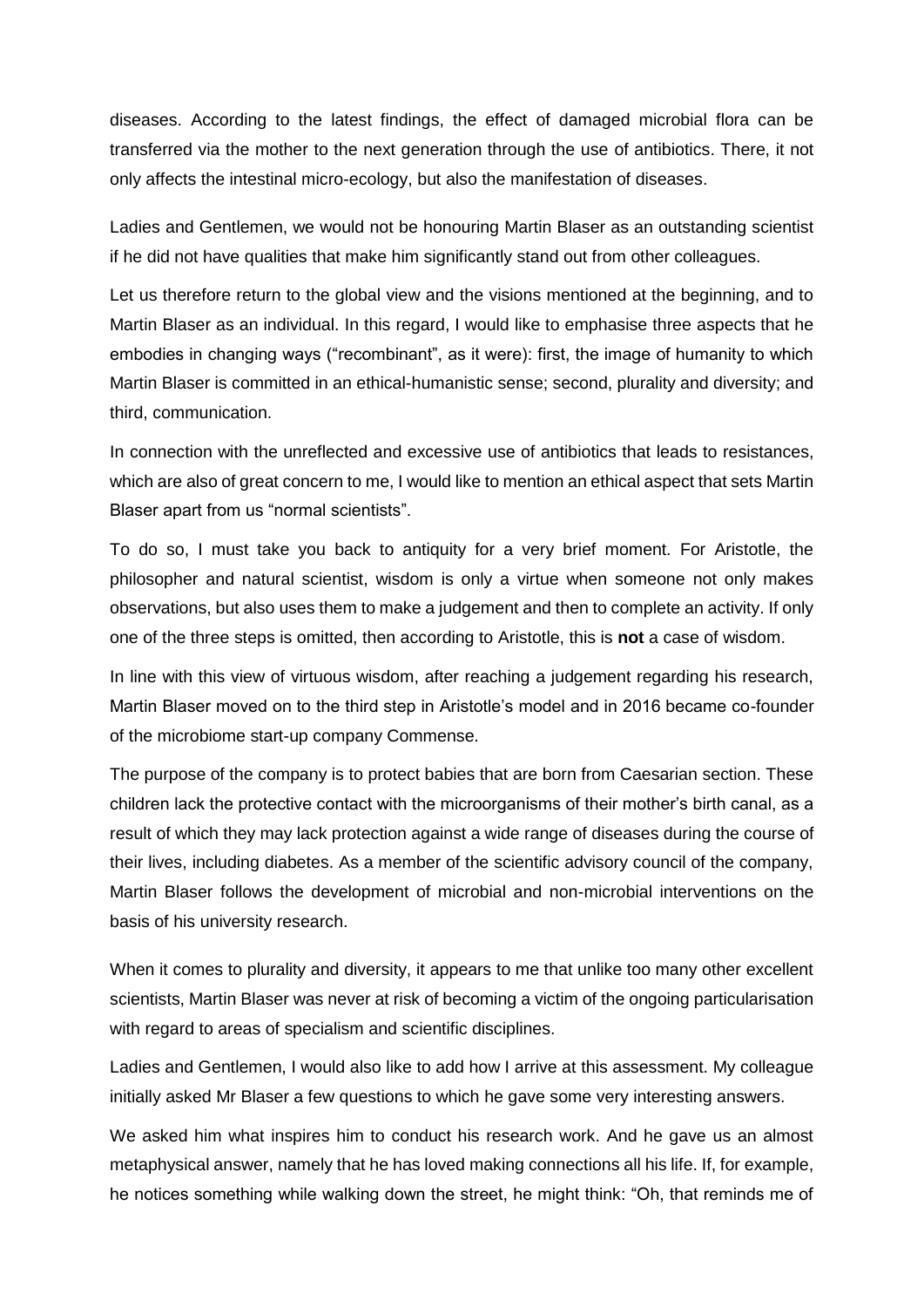such-and-such an event in history." Or while reading an article, he comes up with a new idea, or he hears someone talking about something, and notices that this is related to precisely the problem on which he is currently working.

For him as a bacteriologist, he says, this way of thinking is a form of recombination. The other popular form of clonal reproduction of an idea is also possible, but that's not his way of thinking.

We also asked Martin Blaser where he gets his energy from, and whether he actively does anything to increase his energy levels. His answer was that he loves nature (which is not really surprising for a biologist), and that he loves being active in nature, such as hiking in the mountains or walking along beaches. He likes to be actively on the move wherever he is, including in cities and museums. Experiencing architecture, art and people, while moving and getting up a bit of a sweat, and to discover the world in this way, is a great source of pleasure for him.

As President of the National Public Health Institute, I appreciate the value of this attitude, since movement is what makes us healthy and creative.

I still clearly remember how you, dear Mr Blaser, mentioned at the beginning of your lecture last year at the Robert Koch Institute that you have not only been a fan of Berlin for a long time, but that you already passed through Checkpoint Charlie in 1986 in order to visit the Pergamon Museum. I hope very much that you will find time during your visit to look at the fantastic new Chipperfield building on Museum Island. The James-Simon Gallery, the new visitor's centre, was only recently opened in July by Angela Merkel.

Who knows what revolutionary thought associations we can hope to expect from you by visiting this museum.

Let me now turn to the third aspect that I wanted to emphasise: communication. Mr Blaser, you sacrificed your morning today in order to answer questions from young scientists at and in the RKI and give tips about your career as part of our "Science Compass" mentoring programme. This is not something that everyone would do. It not only demonstrates that you feel responsible towards young scientists, but it also reflects your passion for searching for and creating connections. When asked, you said that you are proud of the people whom you have supported during their training. And that for you, the symbiotic relationship between students and teachers is a source of great pleasure. That impressed me.

However, you not only communicate your ideas directly to specialists, but you have also written a popular science book about the subject that concerns you. The English title is "Missing Microbes - How the Overuse of Antibiotics Is Fueling Our Modern Plagues". In German, the title is somewhat more dramatic: "Antibiotika overkill: So entsehen die modernen Seuchen."